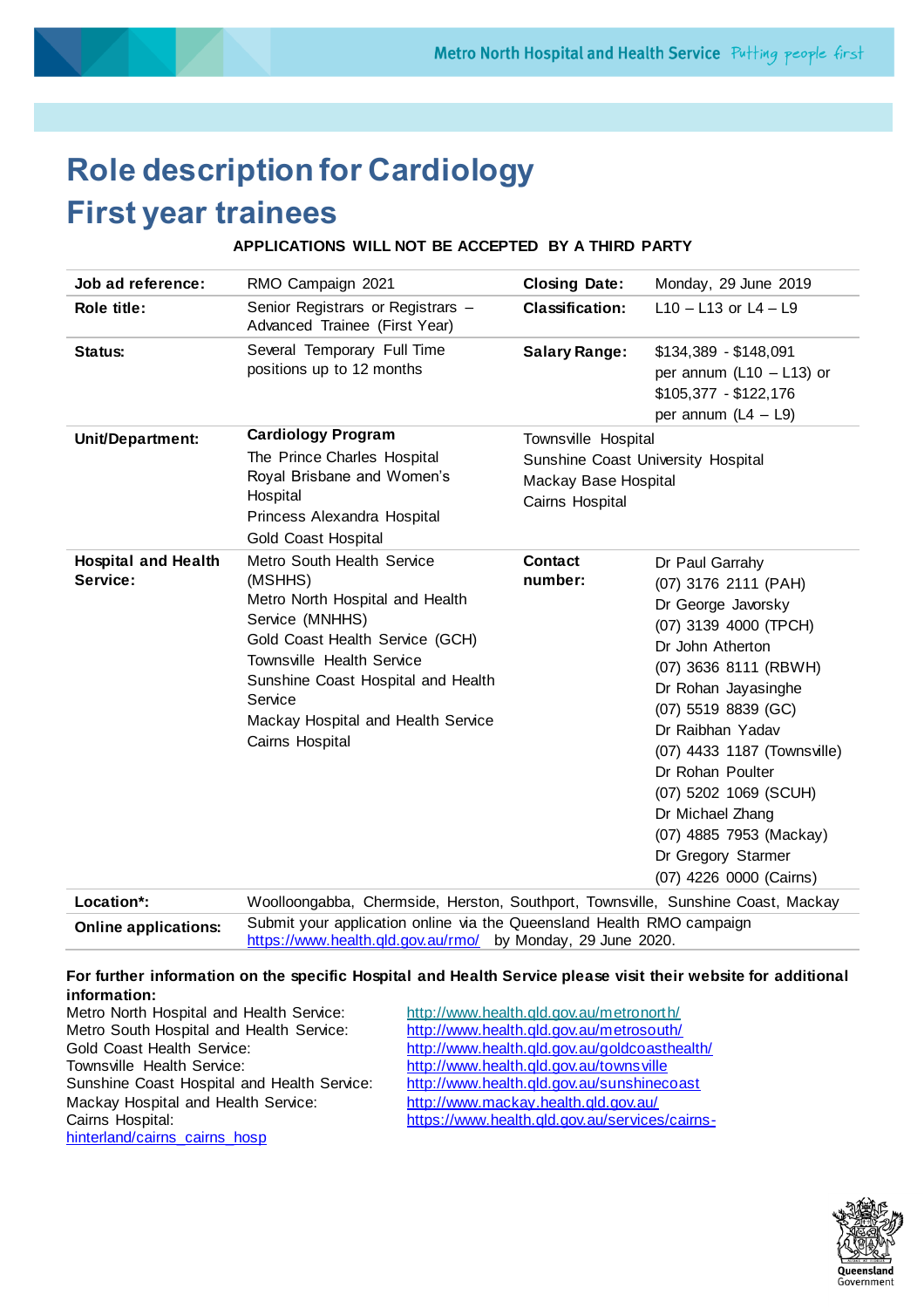# **About training hospitals**

# **THE PRINCE CHARLES HOSPITAL**

# **Work Unit:**

The Prince Charles Hospital is the major tertiary level cardiothoracic referral hospital for Queensland, the largest such unit in Australia and one of the largest services of its type in Australia. The Cardiology Program at The Prince Charles Hospital services the single largest cohort of inpatients, within the campus.

The Prince Charles Hospital Cardiology service has a full range of cardiac services including interventional cardiology, electrophysiology, echocardiography, nuclear cardiology, adult congenital heart disease, heart failure and cardiac transplantation. There is a close association between the cardiology unit and radiology unit. There is a magnetic resonance imaging service that has a full range of cardiac investigation services. CCU beds total 16 and Cardiology beds total 76. There are more than 17,000 Echocardiographies, 4000 Cath Lab procedures and 1500 EP procedures performed yearly. The Prince Charles Hospital has the only Heart Transplant Centre in Queensland and has mechanical cardiac support access. There is a busy percutaneous structural heart disease program including over 100 TAVIs per year, as well as mitral clips and tricuspid valve procedures.

Each Registrar works within a clinical cardiology unit. Allocation of specific terms is by negotiation. The Prince Charles Hospital maintains accredited vocational training positions in relevant specialities, varying from highly specialised to general secondary and tertiary practice. Each clinical unit has specific requirements of its Registrar and these will be discussed upon commencement. The Registrar may be required to rotate to Mackay Hospital as part of their time at The Prince Charles Hospital. There is also an arrangement with Gold Coast Hospital.

Over the next few years The Prince Charles Hospital Cardiology Program will continue to provide a high quality, large volume tertiary and quaternary cardiology service to the population of Metro North and Queensland. It is poised to enhance development of innovative strategies to manage the burden of disease through both chronic disease management programs and new technologies. The Cardiology Program is well positioned to expand and enhance its training and education role to train the workforce for new facilities (public and private) that are planned around the state. The program works closely with the Cardiac Surgical program which does over 1100 surgical cases per year. The Cardiology Program will foster its collaborations and build capacity at other sites as part of its leadership role.

# **ROYAL BRISBANE AND WOMEN'S HOSPITAL**

Services provided include cardiac catheterisation and interventional services, permanent and temporary pacing, a comprehensive electrophysiology service (including 3D-mapping facilities and a research animal laboratory), the full range of echocardiographic services (transthoracic, transoesophageal, stress, contrast) and the provision of cardiac CT (256-slice scanner) and cardiac MRI as a service lead by the cardiology department in collaboration with the medical imaging department. There is a 7-day chest pain assessment service and ambulatory services include a heart failure outreach service and cross-disciplinary cardiac genetic and cardiac obstetric clinics. There is no on-site cardiac surgery at RBWH, however there is a close relationship with The Prince Charles Hospital cardiac surgeons who visit the RBWH and trainees will also undertake a 2-week rotation in the cardiothoracic surgical department at The Prince Charles Hospital.

# **Work Unit:**

There are 12 CCU beds and 14 cardiology ward beds. Cardiology Department medical staffing includes: Cardiologists (6 full-time, 6 part-time or visiting); Registrars (6 including advanced trainees); Residents (4).

# **GOLD COAST UNIVERSITY HOSPITAL**

Gold Coast University Hospital has two campuses, one in picturesque Southport and the other in the fast-growing suburb of Robina. Southport has a busy CCU with 12 beds and about 3000 admissions, including approx. 300 infarcts per year. There is an adjacent 16 beds "step down" unit which also functions as a "chest pain unit" with 8 telemetry units. There is a 60-monitored bed inpatient unit shared with cardiac surgery. The hospital offers all cardiac services and cardiothoracic surgery services. Our service area caters also to the busy base hospitals in the Northern NSW region.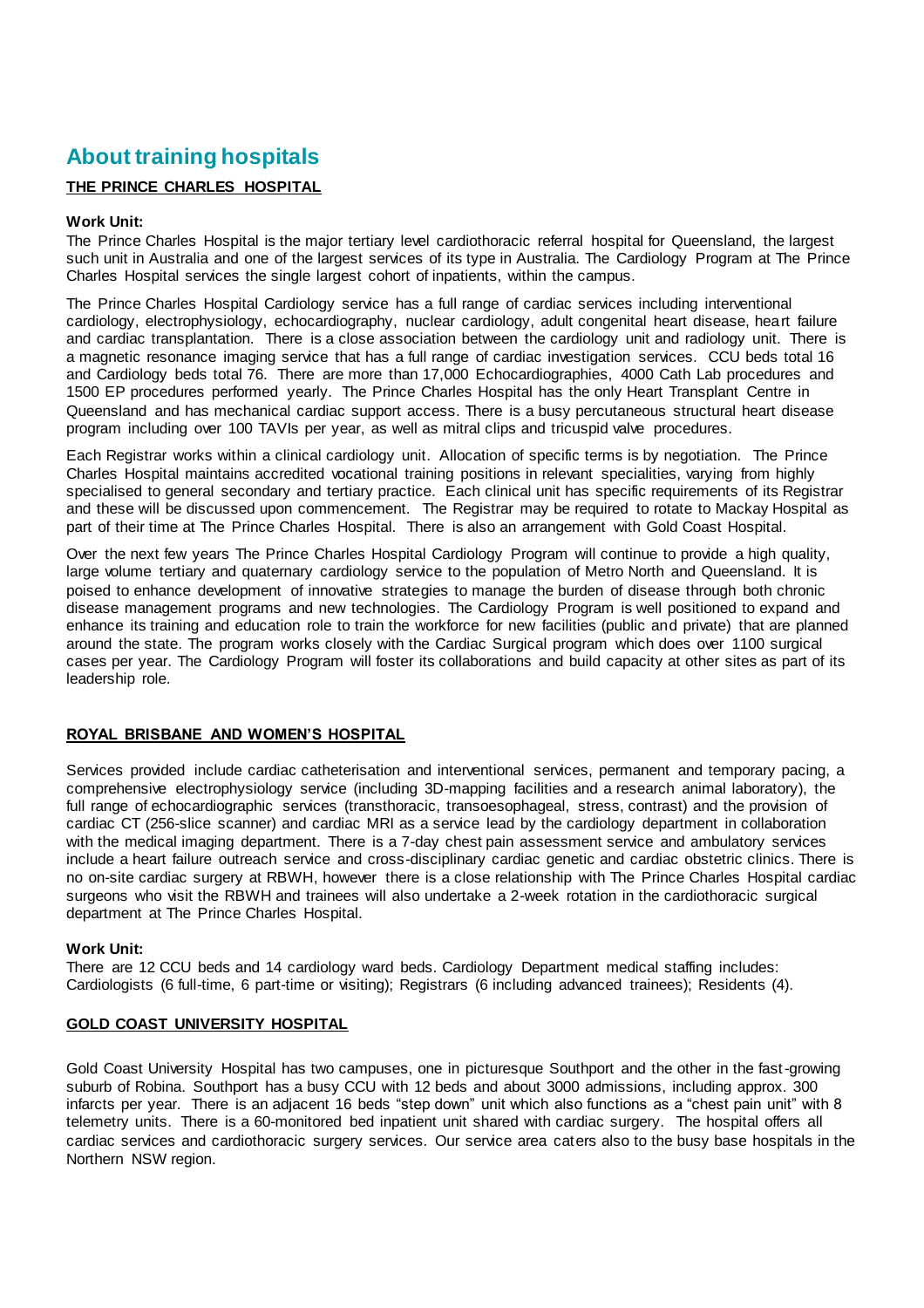We have over 14 (9 full time and 5 part-time) cardiologists, a busy and comprehensive cardiac imaging service with TEE, TOE and accesses to a multi-slice CT scanner and MRI for cardiac imaging. We have a busy cardiac catheterization suite where coronary and non-coronary cardiac interventions are performed with a specialisation in trans-radial access. We have a 24/7 primary angioplasty service. We offer cardiac electrophysiology/RF ablation service, a specialty lipid clinic and a comprehensive, multi-disciplinary heart failure program. We also have a very comprehensive cardiac rehabilitation program. Our rhythm management program also includes a versatile pacing service and a busy pace maker clinic. We have a busy structural heart interventions program including a TAVI and valve intervention service. We have an active academic program with the involvement in international multi-centre clinical trials, supported by experienced clinical research staff. We have a very comprehensive teaching program with regular intra-departmental, in-hospital and the Coast based teaching sessions on the different aspects of cardiology with active participation of cardiologists and other specialists. A weekly heart-team meeting in collaboration with the cardiac surgeons.

We employ five advanced trainees. One position rotates via the Lismore Base Hospital for 10 weeks and the other via the Robina hospital for three months. A further five registrars in general medical training doing cardiology rotation (total 9 registrars). We hope to open up fellowship positions in interventional cardiology and electrophysiology in the future. Lismore rotation provides excellent opportunities for training cardiac catheterisation and imaging (there is one cath lab in Lismore).

We offer a full range of non-invasive facilities includes transthoracic echocardiography, transoesophageal echo, stress testing (including stress echo), Holter, memory loop event recording, signal averaged ECG etc. We also offer temporary and permanent pacemaker implantation (including BiV) and ICD insertion. The hospital has three state-of-the-art cardiac catheterisation laboratories – one designated EP lab, with one hybrid lab in the surgical suites. There is a 24/7 acute angioplasty service. We perform over 2000 angiogram procedures and approximately 720 angioplasty procedures in the lab. We also have a comprehensive program in cardiac rhythm management led by an experienced cardiac Electrophysiologist. Trainees will receive training in coronary angiography, electrophysiology, pacing, echocardiography, stress testing, advanced heart failure management, cardiovascular prevention and both inpatient and outpatient clinical cardiac care. Our outpatient and ambulatory care facility offers several daily cardiology clinics and we have an outreach service which includes an Indigenous cardiac clinic. The trainee will also be expected to participate in providing services to the coronary care unit at the Robina hospital. Trainees will actively participate in the weekly clinical meetings in angiography/angioplasty, echocardiography and journal club meetings and daily informal sessions held for registrars, resident and medical student teaching. The trainees will be given encouragement and guidance to actively participate in cardiovascular research and publication. Gold Coast University Hospital is the principal teaching hospital of the Medical faculties of Griffith University and the Bond University. Trainees are expected to actively participate in the teaching of medical students from the two universities and there is the provision to apply for academic titles. Trainees will also be involved in RMO and registrar teaching. Griffith University has a large, state-of-the-art clinical teaching block adjacent to the hospital that provides the latest in modern teaching and laboratory facilities.

This is an exciting period of expansion at the Gold Coast University Hospital.

# **PRINCESS ALEXANDRA HOSPITAL**

# **Organisational:**

Princess Alexandra Hospital offers comprehensive adult cardiac services, including catheterisation and intervention, electro-physiology, cardiac imaging, heart failure and adult surgery. The unit includes 3 Catheterisation Laboratories, 3 cardiac operating theatres, with a total of 56 dedicated cardiology inpatient beds, including CCU (8), HDU (6) with appropriate diagnostic support facilities (echocardiography, stress, ECG, CT coronary angiography and MRI) and full outpatient consultation and diagnostic cardiac catheterisat ion services.

# **Work Unit:**

The cardiology staff includes 9 full-time and 8 part-time/visiting cardiology consultants, and 4 surgical consultants. Annual procedures include 3000 coronary angiograms, 950-1000 PCI's, over 450 EP device procedures and 650- 700 open heart surgical procedures. There is a strong academic presence in the unit with a high-level imaging programme and several post-graduate candidates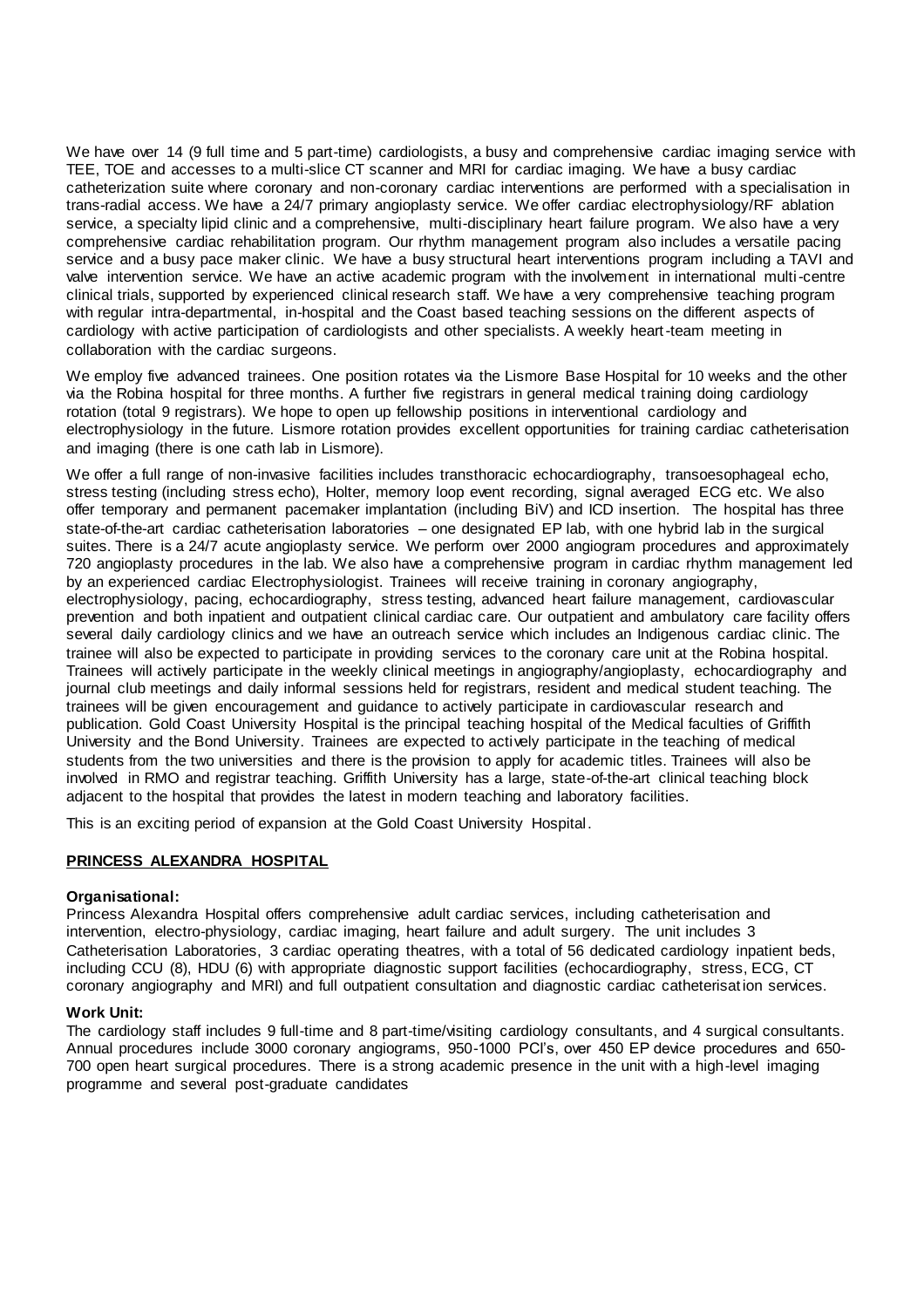# **SUNSHINE COAST UNIVERSITY HOSPITAL**

The Sunshine Coast University offers a broad range of adult Cardiology.

- Cardiac Catheterisation Suite equipped with 4 catheter laboratories performing 2000 angiograms and approximately 600 angioplasties per year including IVUS, OCT, Rotablation and FFR. The service has a busy STEMI primary PCI service performing approximately 250 primary PCIs per year. There is also a structural heart disease program performing ASD/PFO closures and aortic balloon valvuloplasties.
- Electrophysiology service performing simple and complex ablation procedures, approximately 150 PPM/AICD implantations per year and daily pacemaker clinics.
- Cardiac Investigation Unit performing approximately 6000 echocardiographic studies per year including transoesophageal (2D and 3D studies) echocardiography, contrast echocardiography and a daily stress echocardiography service (approximately 1000 cases per year). The unit also offers 24 hr Holter monitors, event monitors, ambulatory BP monitoring and exercise stress testing.
- CT coronary angiography (daily) and Cardiac MRI (4-5 per week) service offered in conjunction with the SCUH Radiology Department.
- 8 bed CCU, 26 bed Cardiology ward
- Growing Cardiac research program including multinational clinical trials and collaborations with the Sunshine Coast University.
- Chest pain assessment service.
- Heart failure and Cardiac rehabilitation service with expanding collaboration with primary care.
- Cardiothoracic Surgery Outpatients Visiting Cardiothoracic Surgeons from TPCH. There are plans to develop on-site cardiothoracic surgical services.

The Cardiology Department is staffed by 9 full time Cardiologists and 6 part-time/visiting Cardiologists, 4 Cardiology Advanced Trainee registrars, 3 Basic Trainee Registrars and 7 Resident Medical Officers.

# **THE TOWNSVILLE HOSPITAL**

# **Organisational:**

The Townsville Hospital provides the full range of Adult Cardiology and Cardiac Surgery (with the exception of transplants):

- The Cardiac Catheterisation Suite is equipped with 2 Catheter Laboratories, one of them a biplane. The full range of Adult Cardiac Catheterisation, PCI, EP/Ablation/Device implantation and Structural heart disease procedures including TAVR are performed.
- **•** The Cardiac Investigations Unit is equipped with 5 state of the art echo machines including 3D imaging capability. More than 5000 studies including transoesophageal echocardiography (peri-operative echo included) and stress echo are performed per year. Other services offered included Holter, Ambulatory BP monitoring, Stress testing and Event Recorders.
- Approximately 400 Cardiothoracic Surgical cases are performed at the unit each year.
- Inpatient care via a dedicated Cardiac ward and Coronary Care Unit.
- Intensive Care Unit.
- Chest Pain Assessment Unit.
- Heart Failure Service.
- Outreach Clinics to Mt Isa and Palm Island and hospitals within the TTHSD.

Cardiac Services is staffed by 7.6 FTE Cardiologists and 3 Cardiothoracic Surgeons. There are 2 Cardiology Advanced Trainee positions in addition to the 7 Basic Medical Trainees/PHO and an Angioplasty Fellow who share in the on call. Four Cardiology Resident positions also exist. Research is actively encouraged and Advanced Trainees are allotted a project on starting in the position.

# **Work Unit:**

The Townsville Hospital Cardiac Services Unit is the tertiary cardiac referral unit for North Queensland. The unit drains a population of approximately 650,000 people. The Cardiology Unit is part of the overall Surgical Service Group which includes Cardiothoracic surgery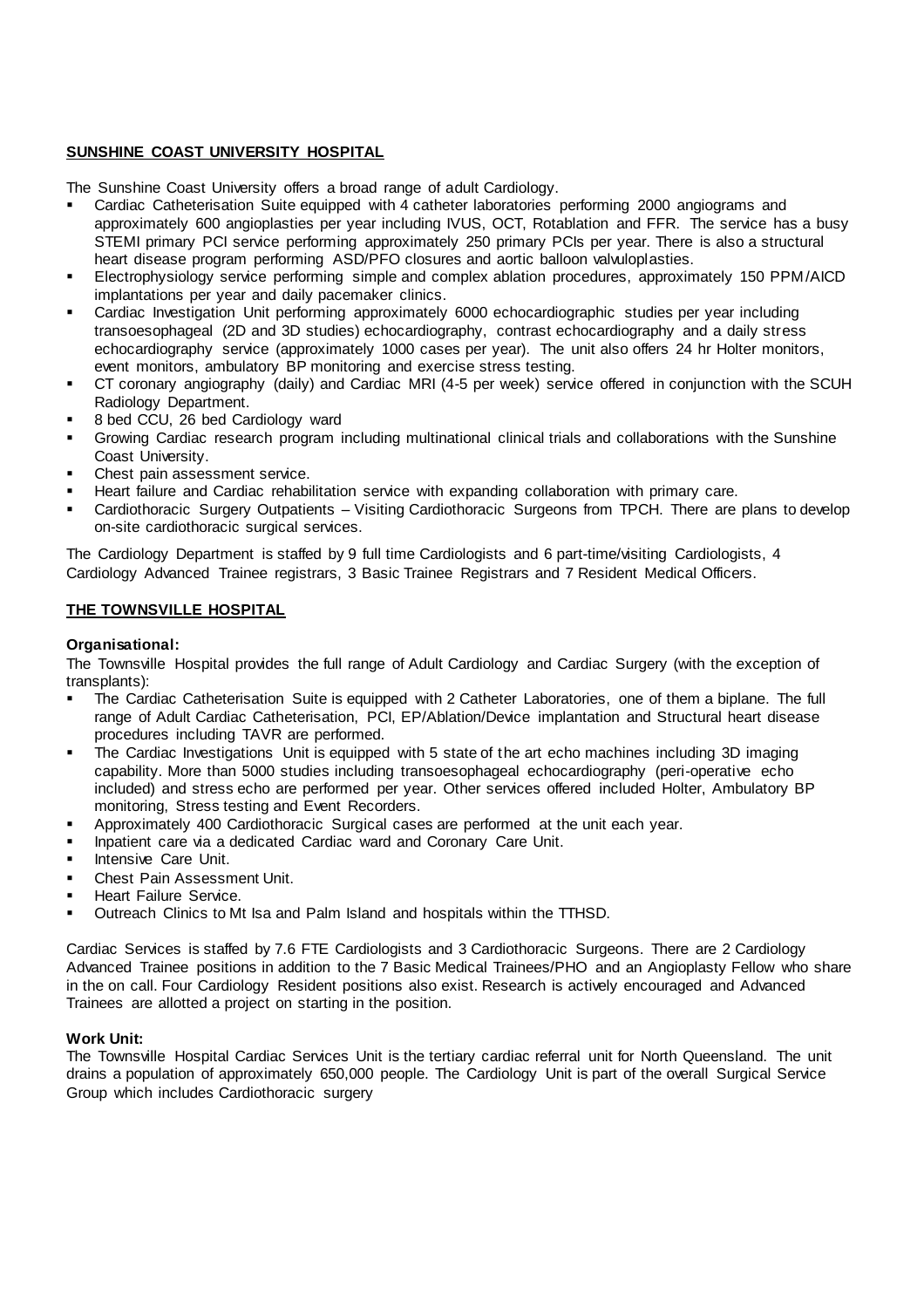# **MACKAY BASE HOSPITAL**

# **Organisational:**

The cardiology department of Mackay Base Hospital provides full ranges of interventional, non-interventional and pacing services for Mackay regional population of 190,000.

- Cardiac Catheterisation Suite is equipped with modern facility with IVUS, OCT and FFR. 900 angiograms, 280 PCIs and 60 PPM insertions were performed last 12 months.
- Cardiac Investigations Unit equipped with 3 echo machines with 3D imaging capability. Approximately 2000 studies including transoesophageal echocardiography and stress echo are performed per year. Other services offered included Holter, Ambulatory BP monitoring, Stress testing and Event Recorders.
- Cardiac surgical input is from The Townsville Hospital with weekly heart team conference.
- Onsite CTCA and cardiac MRI services
- 8-bed dedicated CCU
- **Heart Failure/Titration Service.**
- Weekly video-conference link to TPCH education programs such as ECG morning run and Echo forum.
- Short stay unit for low risk chest pain admission.

#### **Work unit:**

Cardiology Department is staffed by 5.6 FTE Cardiologists. Mackay Base Hospital has been accredited by the College for 12 months (Advanced Trainee). There is 1 Cardiology Advanced Trainee, rotating from TPCH 3-6 monthly, 4 PHO/Registrars, 5 JHO/SHOs and 2 Interns (Accredited for 4).

# **CAIRNS HOSPITAL**

#### **Organisational:**

The Cairns Hospital is a large regional health service in Far North Queensland, offering a broad range of cardiac services to a population extending to the northern Australian border. The unit includes:

- Interventional Cardiology with 2 cath labs, a 24-7 primary PCI service, around 2000 procedures per year including ~500 PCI's per year. ASD and PFO closure, and balloon valvuloplasty are also performed.
- Cardiac Imaging and investigation including  $\sim$  5000 TTE's per year,  $\sim$  300 TOE's per year, 250 cardiac CT's per year, and ~ 250 Cardiac MRI's per year. The chest pain pathway is managing by the cardiology unit with inpatient and outpatient stress testing and stress echo performed.
- Electrophysiology including EP studies and ablations, PPM, CRT, ICD implantations and Electrophysiologist procedures, with daily device clinics and remote monitoring clinics, in particular for rural and remote patients.
- Heart Failure service including a Heart Failure nurse practitioner.
- 12 bed CCU and 12 bed Cardiac ward with telemetry capability
- Active cardiac research department encompassing larger multinational trials, and local investigator-lead research. Collaboration with James Cook University.
- Structured education program including weekly teaching and multi-disciplinary meeting, and monthly journal club.
- Large indigenous population with focus on cultural aspects of care, and with a high prevalence of rheumatic heart disease.

#### **Work Unit:**

The cardiology department is staffed by 8 cardiologists for a total of 6.6 FTE. There are 6 registrars, 1 advanced trainee and 5 basic trainees, and 2 residents.

# **About the role**

# **Purpose**

The Cardiology Registrar is an advanced trainee of the Royal Australasian College of Physicians. The Registrar provides inpatient and outpatient medical services within the Department of Cardiology and a consultative service to other departments. It is intended that the Registrar will maximise his or her professional development, with a view to completing specialist training according to the guide lines of the RACP and the CSANZ and expected that the Registrar will be involved in the professional development of junior medical staff.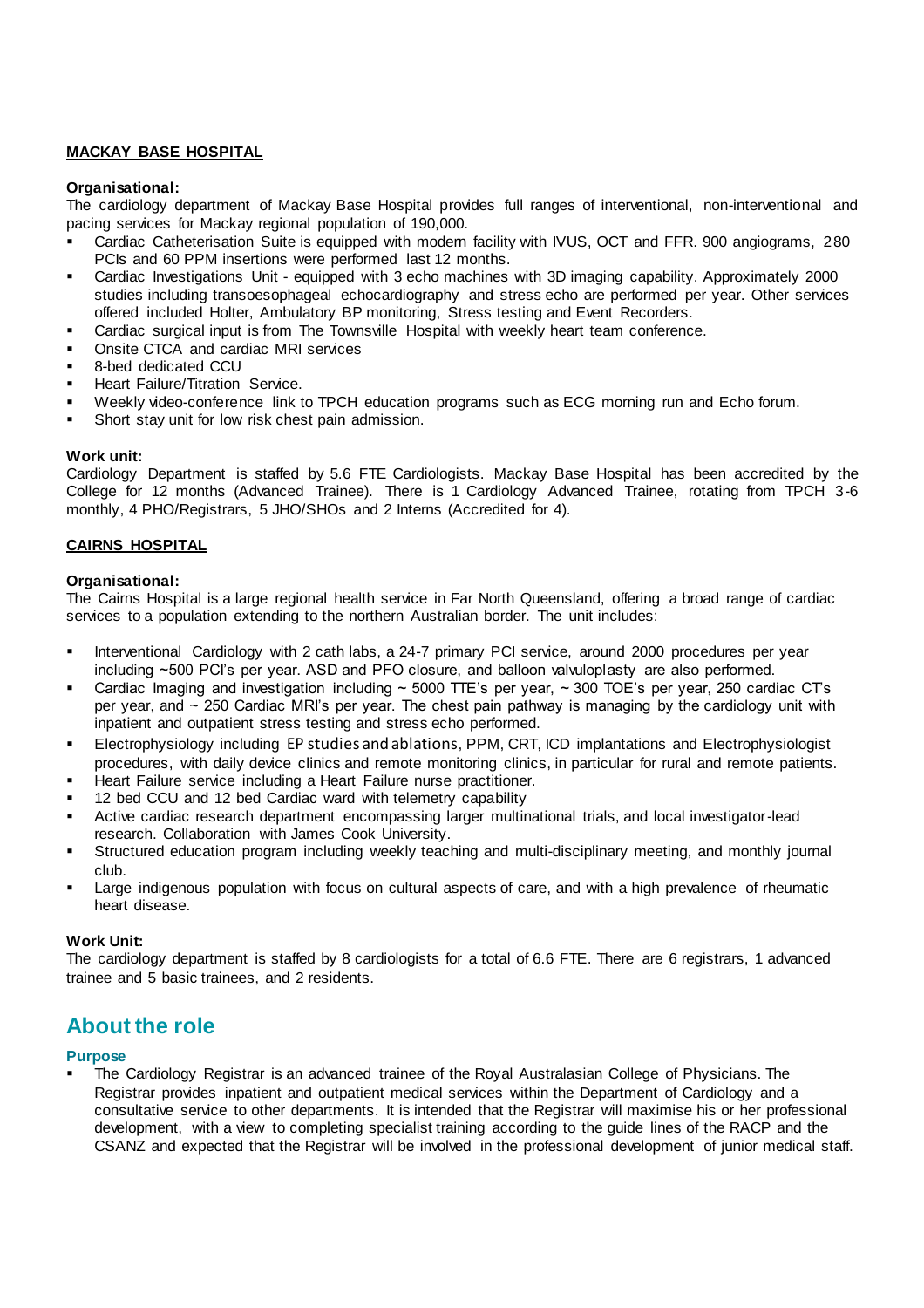- The Advanced Trainee will be required to rotate between more than one hospital or department to complete part of their training.
- This position is to provide a high-quality service within the Hospital and Health Service and to participate, if requested, in the provision of services in Clinical Service Networks (CSN's) in the Northern, Southern or Central Zones of Queensland Health.
- It is expected that the appointee will undertake a research project.
- The candidate may be required to assist in the provision of an after-hours roster.

#### **Key accountabilities**

- Accountable to senior medial officers to whom he/she for the overall clinical care of patients allocated and maintaining the highest professional standards of practice and care.
- Accountable to the Director of Cardiology, and finally the Director Medical Services, for compliance with hospital policy and procedures, for general behaviour and standards, practice and care. In particular, the Registrar is responsible to assist in ensuring economy in the use of equipment, prescribed medications under all these categories is subject to approval by a higher medical authority.

#### **Under supervision of senior medical staff, clinical duties include;**

- Maintaining responsibility for planning of all clinical care, in consultation with senior medical staff.
- Supervising the appropriate selection and arrangements of investigations for patients.
- Undertaking appropriate and timely summary documentation, particularly when responsibility for the care of the patient is transferred.
- **Ensuring appropriate communication with senior medical staff, taking responsibility for advising on and** implementing major decision for care.
- Providing appropriate medicolegal reports, as required.
- Other clinical duties, as required.

#### **Education and research duties include:**

#### **Personal and professional**

- Refine the knowledge of social and ethical behaviour required of a practitioner.
- Participate in the education program for patients and their relatives.
- Assist in the teaching and mentoring duties of the unit for junior medical staff, medical students and other junior professionals.

#### **Administration duties:**

Administration duties including compliance with Hospital Policies and Procedures, Transfer arrangements, management of patient records, Economic use of Human and material resources.

#### **Work health and safety**

All HHS are committed to *Putting People First* to provide better healthcare. This commitment includes a dedicated *People Focussed Safety* culture.

A *People Focussed Safety* culture commits to the health, safety and wellbeing of staff, volunteers and other persons, through the provision of a dynamic and comprehensive Health and Safety Management System (HSMS). The HSMS provides for proactive safety initiatives, early injury management practices with a strong focus on a safe and durable return to work.

The provision of a Health and Safety environment within the Hospital and Health Service is everyone's responsibility.

#### **Safety and quality**

Relevant to the position, participate in the ongoing education, implementation, monitoring and evaluation of safety and quality initiatives relevant to The National Safety and Quality Health Services Standards and the Australian Council on Healthcare Standards (ACHS) Evaluation and Quality Improvement Program (EQuIP)

#### **Anti-discrimination and equal employment opportunity**

Our selection processes and employment decisions are undertaken in a non-discriminatory way and are consistent with the requirements of the Anti-Discrimination Act 1991.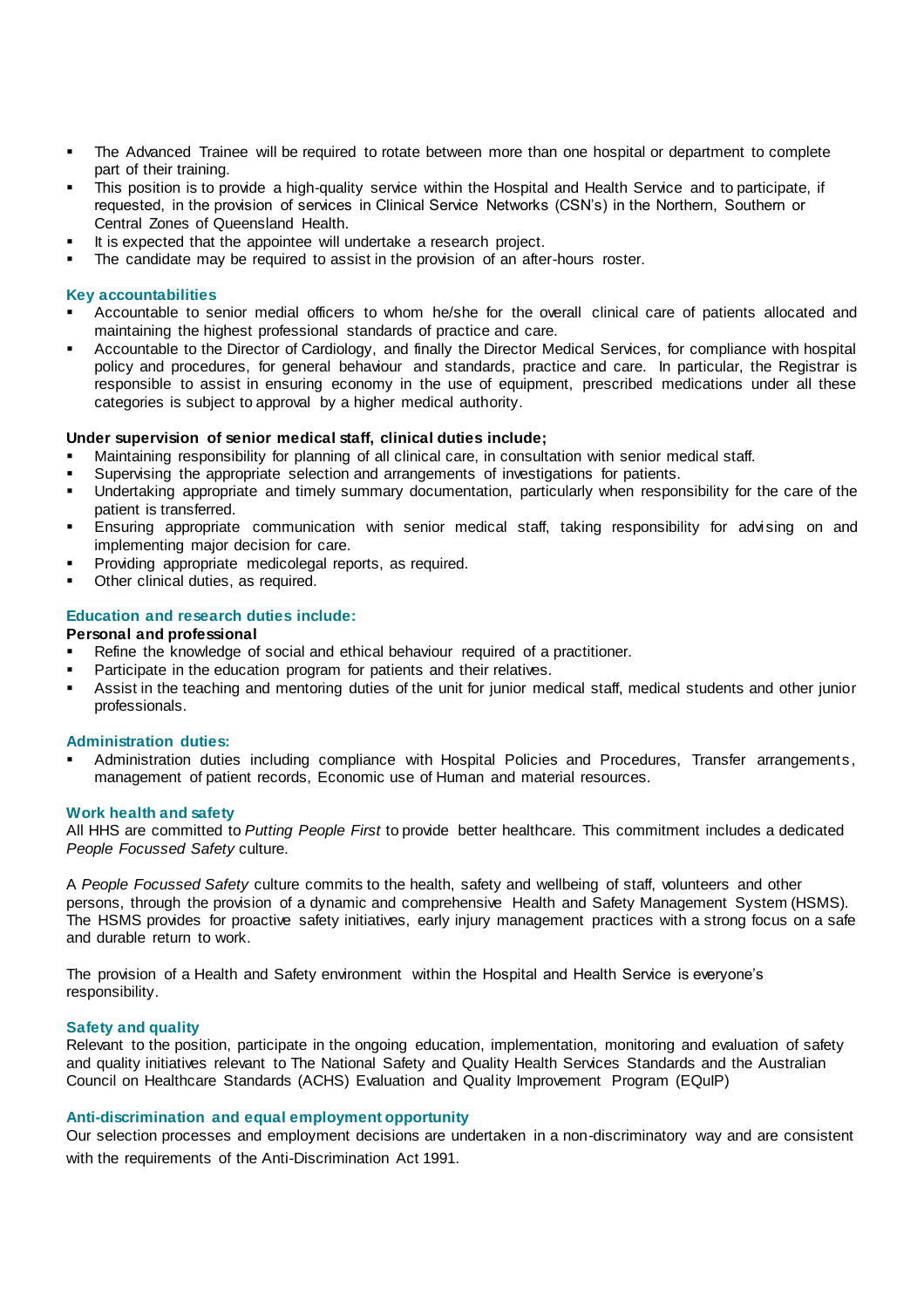All HHS are committed to ensuring our workplaces are free from all forms of harassment and discrimination. We are an Equal Employment Opportunity (EEO) employer and encourage applications from all members of the community, including those from EEO target groups. If you have any special requirements, please let us know when we contact you.

# **Mandatory qualifications/professional registration/other requirements**

- Possess a medical degree, registered with the Medical Board of Australia.
- Eligible to undertake advanced training with the Royal Australasian College of Physicians.
- Appointment to this position requires proof of qualification and registration or membership with the appropriate registration authority or association. Certified copies of the required information must be provided to the appropriate supervisor/ manager, prior to the commencement of clinical duties.

# **Vaccine Preventable Diseases (VPD) Requirements**

It is a condition of employment for this role for the employee to be, and remain, vaccinated against the following vaccine preventable diseases during their employment:

- Measles
- **Mumps**
- Rubella
- Varicella (chicken pox)
- **•** Pertussis (whooping cough)
- **■** Hepatitis

Further vaccinations may be required due to particular risks for a role; examples include:

- Hepatitis  $A W$ orkers in regular contact with untreated sewerage
- Q Fever Research or Laboratory staff regularly handling specimens

All new employees who will be working in clinical areas must be assessed for their risk of tuberculosis and screening undertaken if required.

Existing staff that are engaged prior to 1 July 2016 are **not subject** to this condition of employment unless they apply for a role with VPD requirements that is with a different Queensland Health entity (ie one HHS to another HHS, Department to HHS, or HHS to Department).

#### **How you will be assessed**

You will be assessed on your ability to demonstrate the following key capabilities, knowledge and experience. Within the context of the responsibilities described above under Key Accountabilities, the ideal applicant will be someone who can demonstrate the following:

- At least three years' recent postgraduate clinical experience in medicine.
- Experience in relevant areas of inpatient and outpatient care in cardiology.
- Experience in resuscitation, and appropriate procedures associated with cardiology.
- **•** Demonstrated clinical and technical knowledge in Cardiology (desire to acquire this).
- **•** Demonstrated knowledge of quality assurance in the area of Cardiology (or desire to acquire this).
- **EXEDEM** Demonstrated high level of skill in written and oral communication.
- Demonstrated interpersonal skills which allow effective communication.

#### **How to apply**

# **Please provide the following information to the panel to assess your suitability:**

- 1. **A short statement (maximum 2 pages)** on how your experience, abilities, knowledge and personal qualities would enable you to achieve the key accountabilities and meet the key skills requirements.
- 2. **Your current CV or resume, including referees**. You must seek approval prior to nominating a person as a referee. Referees should have a thorough knowledge of your work performance and conduct, and it is preferable to include your current/immediate past supervisor. By providing the names and contact details of your referee/s you consent for these people to be contacted by the RMO campaign and written reference requested.
- 3. Submit your application online via the Queensland Health RMO campaign<https://www.health.qld.gov.au/rmo/> by the closing date.
- 4. Please note that hand delivered applications will not be accepted.

# **Additional information**

Applications will remain current for 12 months or for the duration of the vacancy.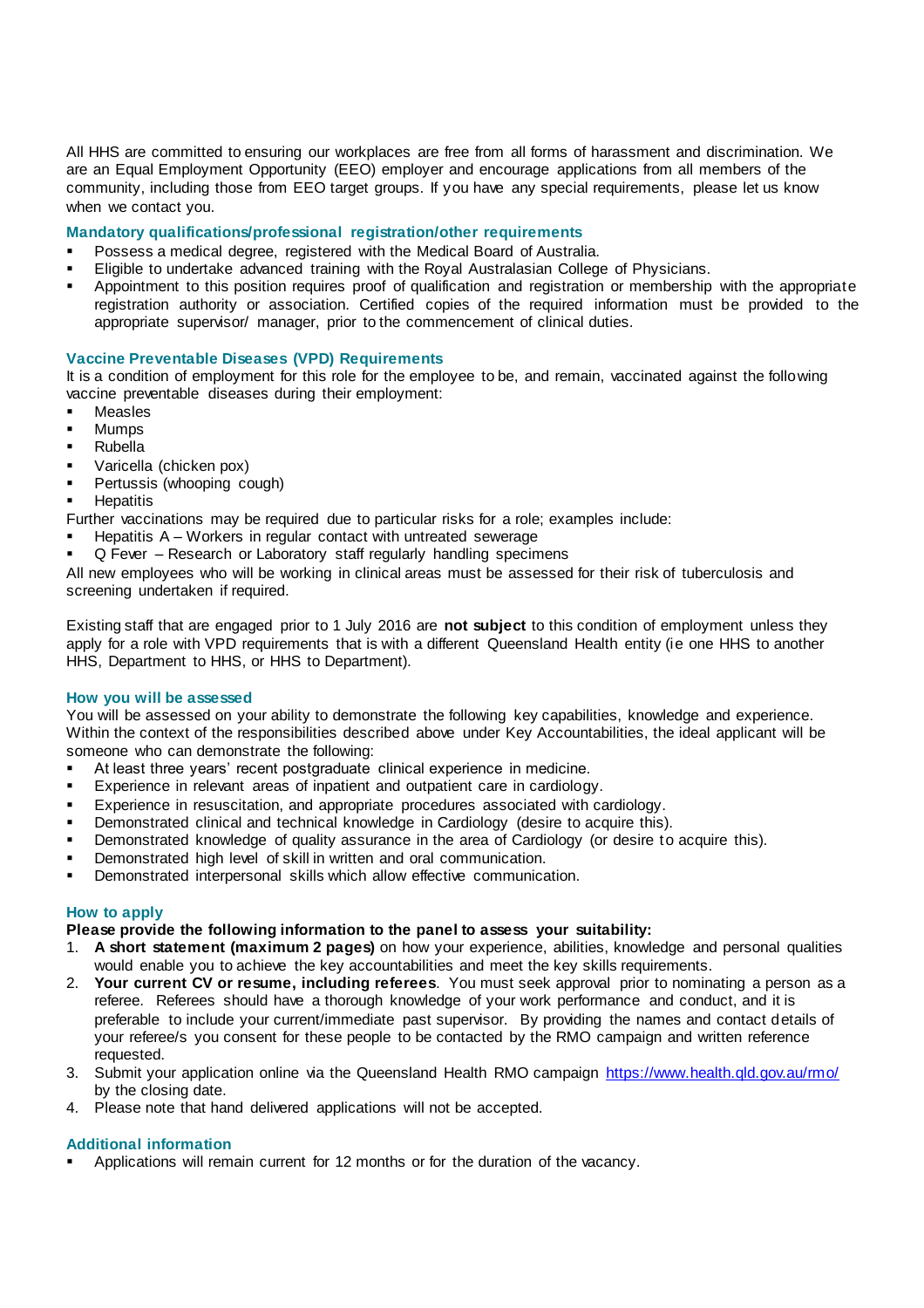- Future vacancies of a temporary, full time and part time nature may also be filled through this recruitment process.
- Health Care Workers in Queensland Health whose occupation poses a potential risk of exposure to blood or body fluids must be immunised against Hepatitis B according to the National Health and Medical Research Council Australian Immunisation Handbook and the Queensland Health Infection Control Guidelines.
- Pre-employment screening, including criminal history and discipline history checks, may be undertaken on persons recommended for employment. Roles providing health, counselling and support services mainly to children will require a Blue Card, unless otherwise exempt.
- Applicants may be required to disclose any pre-existing illness or injury which may impact on their ability to perform the role.
- Applicants will be required to give a statement of their employment as a lobbyist within one (1) month of taking up the appointment. Details are available at <http://www.psc.qld.gov.au/publications/assets/policies/lobbyist-disclosure-policy.pdf>
- **Employees who are permanently appointed to Queensland Health may be required to undertake a period of** probation appropriate to the appointment. For further information, refer to Probation HR Policy B2 <https://www.health.qld.gov.au/system-governance/policies-standards/doh-policy/policy/qh-pol-197.pdf>
- All relevant health professionals, who in the course of their duties formulate a reasonable suspicion that a child or youth has been abused or neglected in their home/community environment, have a legislative and a duty of care obligation to immediately report such concerns to Child Safety Services, Department of Community.

# **Organisational structure**